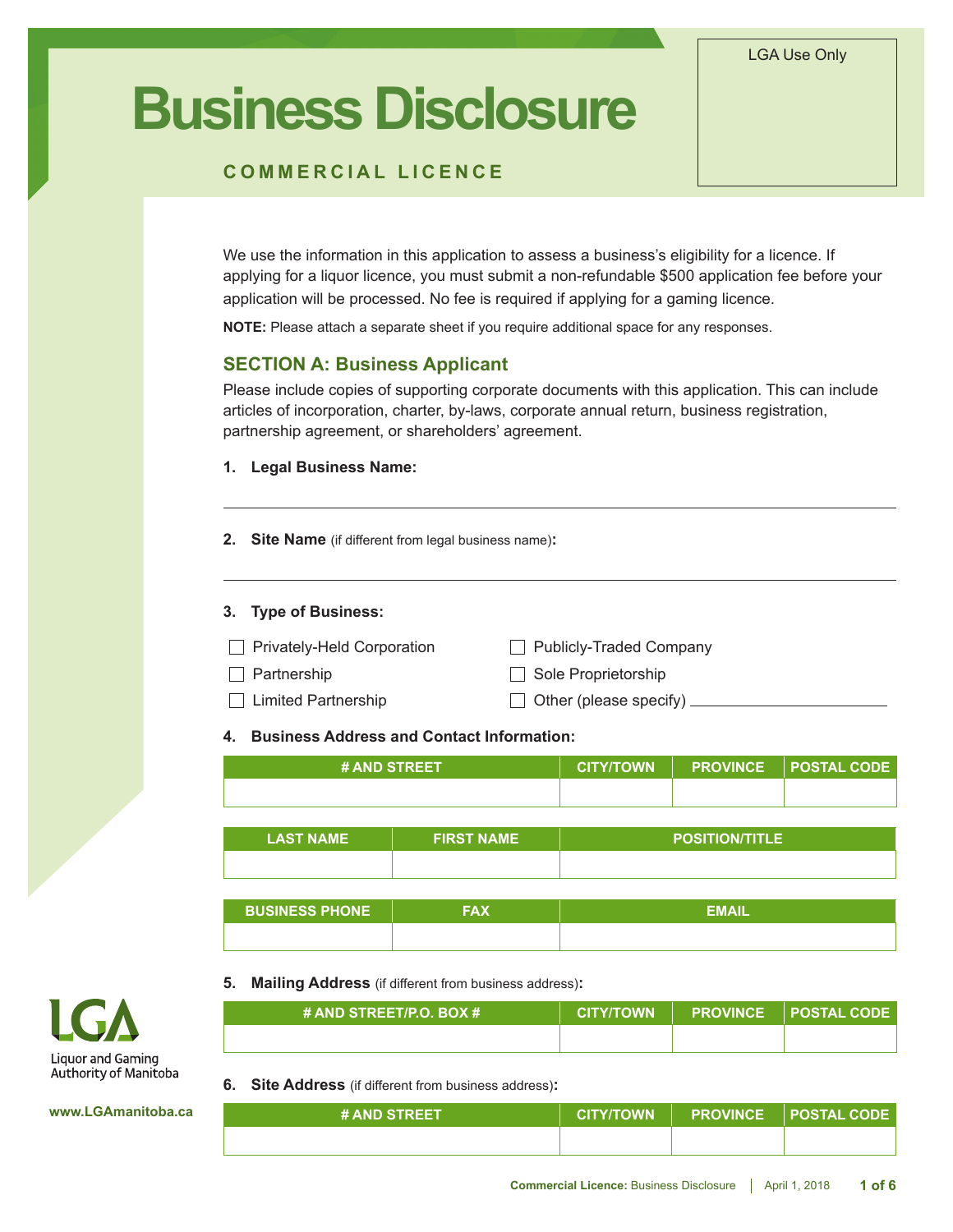# **SECTION B: Liquor Licence Type**

Please fill out this section ONLY if you are applying for a liquor licence. Visit LGAmanitoba.ca for more information on the types of liquor licences.

#### **7. Select the liquor licence(s) you are applying for:**

| <b>SERVICE LICENCE</b>                                                                                                                                                              |
|-------------------------------------------------------------------------------------------------------------------------------------------------------------------------------------|
| Dining Room<br>Dining Room/Lounge<br>Beverage Room<br>Family-Friendly Authorization                                                                                                 |
| Entertainment Facility (select one)                                                                                                                                                 |
| Live Entertainment Venue<br><b>Entertainment Facility</b>                                                                                                                           |
| Customer/Member Service (select one)                                                                                                                                                |
| $\Box$ Hotel (no dining room)<br><b>Personal Services</b><br><b>Private Club</b><br>Service/Health Care<br>Sports/Recreational Facility<br>Transportation<br>Veterans' Organization |
| Brew Pub Endorsement (NOTE: This may only be obtained in conjunction with one of the service licences above.)                                                                       |
| <b>MANUFACTURER LICENCE</b>                                                                                                                                                         |
| $\Box$ Manufacturer (select all that apply)<br>I want to retail my product at the premises<br>I want to have a tasting room                                                         |
| <b>RETAIL LICENCE</b>                                                                                                                                                               |
| <b>Retail Beer Vendor</b><br><b>Liquor Vendor</b><br><b>Specialty Wine Store</b><br>Duty-Free Store                                                                                 |
|                                                                                                                                                                                     |
| 8. Select the type of property that you will occupy:                                                                                                                                |
| <b>Owned Premises</b><br>(NOTE: A certified copy of the Status of Title showing ownership of the land will be required prior to licensing.)                                         |
| Leased Premises<br>(NOTE: A copy of the lease agreement and a certified copy of the Status of Title will be required prior to licensing.)                                           |
| 9. Seasonal Operation:                                                                                                                                                              |
| Seasonal businesses that operate eight consecutive months or less during the year may qualify for a 50%<br>reduction in licence fees.                                               |
| Will the entire licensed premises operate eight consecutive months or less each year?                                                                                               |

**Example 20** YES NO

Please list the range of months you intend to operate your premises:

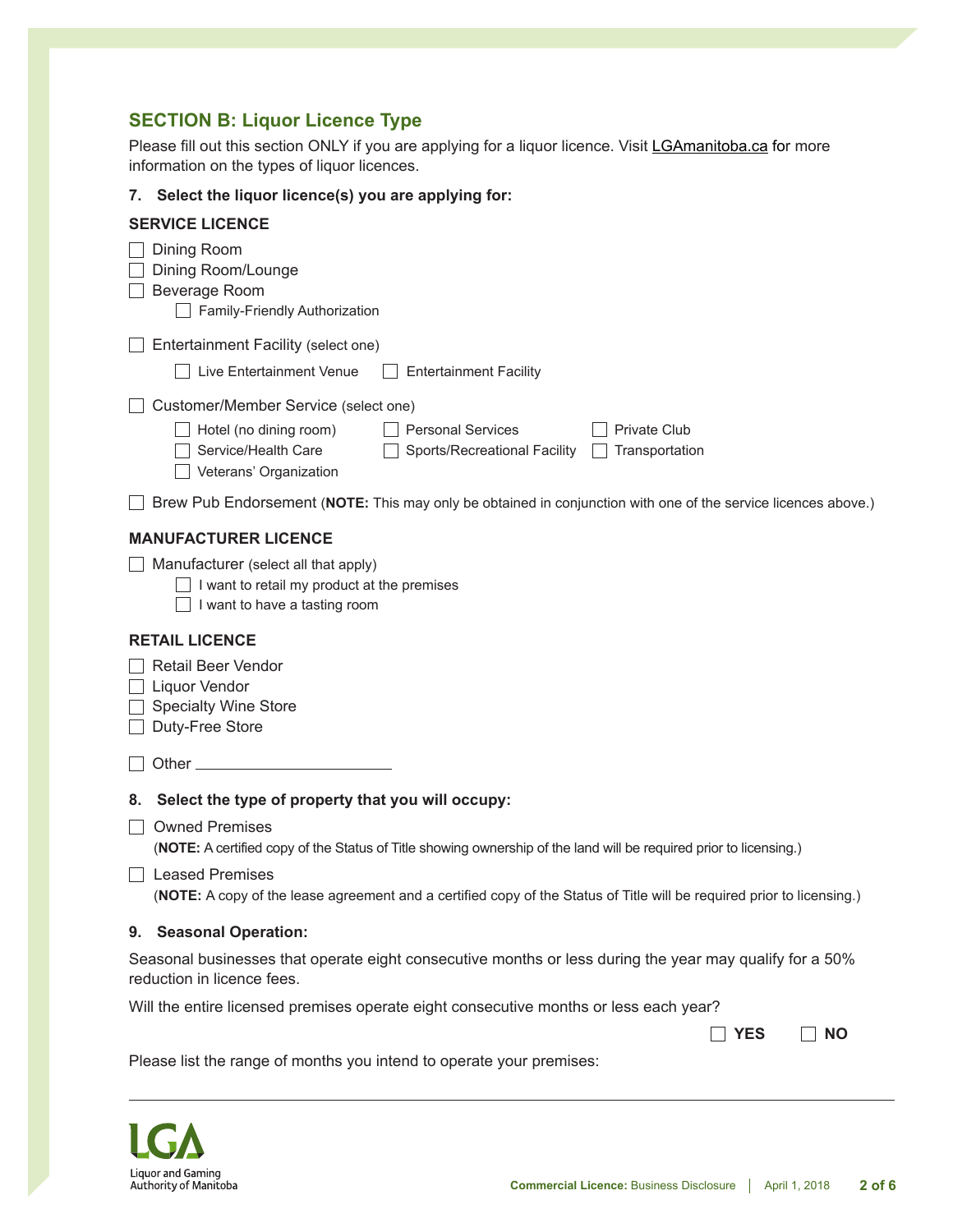## **SECTION C: Gaming Licence Type**

Please fill out this section ONLY if you are applying for a gaming licence. Visit LGAmanitoba.ca for more information on the types of gaming licences.

#### **10. Select the gaming licence(s) you are applying for:**

□ Video Lottery Terminal Siteholder

**Lottery Ticket Retailer** 

## **SECTION D: Applicant Background**

#### **11. Criminal Proceedings**

|  | Has the business applicant ever been charged with any criminal offence in any jurisdiction? |  |
|--|---------------------------------------------------------------------------------------------|--|
|--|---------------------------------------------------------------------------------------------|--|

**EXAMPLE 20 NO** 

If yes, provide details:

#### **12. Civil Proceedings**

| Has the business applicant ever had any claims made against it based in whole or in part of fraud, deceit, |            |      |
|------------------------------------------------------------------------------------------------------------|------------|------|
| misrepresentation, breach of trust or similar conduct in any jurisdiction?                                 | $\Box$ YES | IINO |

If yes, provide details:

#### **13. Bankruptcy and Insolvency Proceedings**

Has the business applicant declared bankruptcy or had a receiver of assets appointed for any type of bankruptcy or insolvency proceedings under any law in any jurisdiction in the last five years?

|                          |  |  | ----<br>ΈS. | NΟ |
|--------------------------|--|--|-------------|----|
| If yes, provide details: |  |  |             |    |

#### **14. Licensing History**

| a. Has the business applicant ever applied for or held a licence in conjunction with liquor or gaming in any |       |           |
|--------------------------------------------------------------------------------------------------------------|-------|-----------|
| jurisdiction?                                                                                                | IIYES | $\Box$ NO |

If yes, provide details:

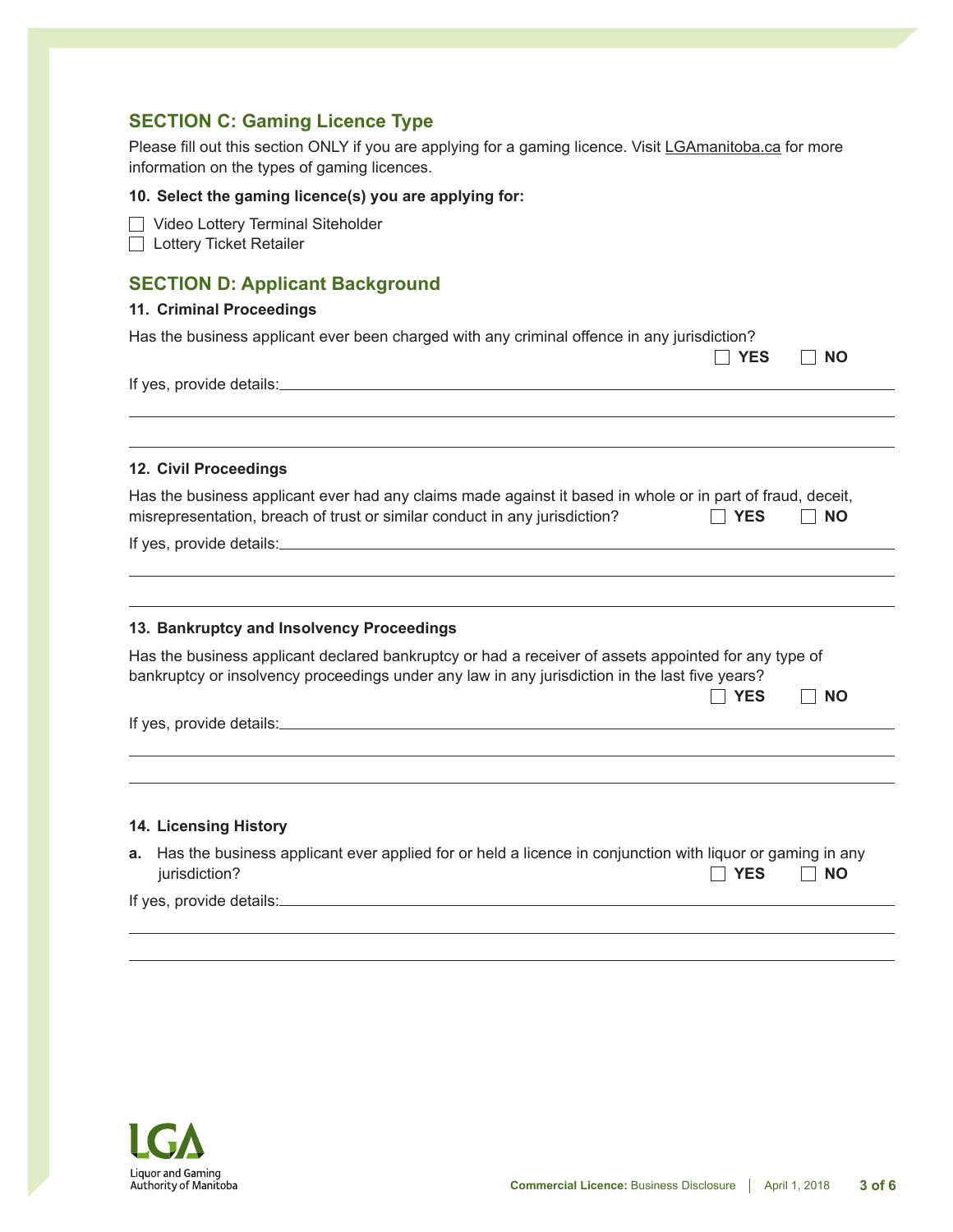# **SECTION E: Principals**

- **15. Please provide a list of all principals of the business applicant. Each individual principal must submit a Personal Disclosure. The LGA considers principals to be:**
- officers and directors of a corporation;
- partners of a partnership;
- individual and corporate general partners of a limited partnership;
- any person or business responsible to direct the affairs of the organization; and
- any person or business who directly or indirectly holds 10% or more shares of the business.

**NOTE:** We reserve the right to request a Personal Disclosure for any other individual(s) who, in the LGA's opinion, has a financial interest in, or has some responsibility for, the operation of the applicant's business affairs.

#### **List principals:**

| <b>FULL NAME</b> | <b>POSITION/TITLE</b> | % SHARES/<br><b>OWNERSHIP</b> |
|------------------|-----------------------|-------------------------------|
|                  |                       |                               |
|                  |                       |                               |
|                  |                       |                               |
|                  |                       |                               |
|                  |                       |                               |
|                  |                       |                               |
|                  |                       |                               |

**NOTE:** Business principals may be required to fill out a Business Disclosure.

## **SECTION F: Authorization**

It may be necessary for the LGA to share some of the personal information you have provided with entities and organizations outside of the LGA, and/or to collect additional information about you from outside entities and organizations, to assess your eligibility to be granted a licence, or to continue being licensed, under *The Liquor and Gaming Control Act*. The LGA will use the results of background investigations to complete or verify the information you provided in this application.

The LGA will conduct background investigations when you first apply for a licence under *The Liquor and Gaming Control Act* and periodically during the term of your licence.

Your consent is required so that personal information about you can be indirectly collected and disclosed by the LGA under the authority of *The Freedom of Information and Protection of Privacy Act* and *The Liquor and Gaming Control Act*, including:

- name;
- home address:
- telephone number;
- current and previous employment information;
- credit history:
- criminal background; and
- licensing or registration history.

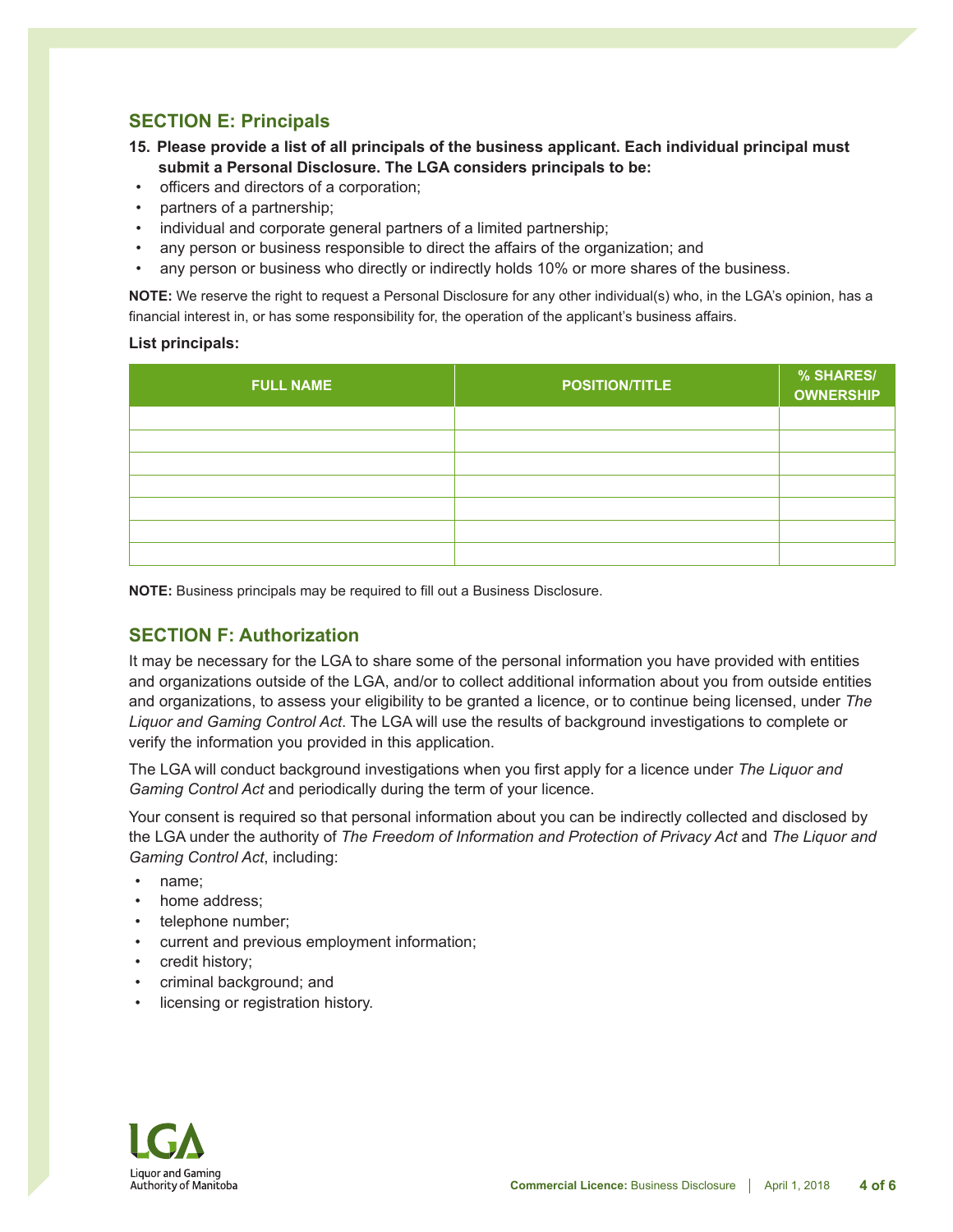## **CONSENT**

I consent and authorize the entities and organizations below to disclose personal information about me to the LGA for the purposes of conducting background investigations:

- law enforcement agencies;
- credit bureaus;
- industry associations;
- former or current employers; and
- federal, provincial and municipal government departments and agencies.

I consent to the LGA collecting my personal information from these entities and organizations, and to the LGA disclosing my personal information to these entities and organizations as may be necessary to obtain the information the LGA requires to conduct background investigations for licensing purposes under *The Liquor and Gaming Control* Act.

I consent to the LGA disclosing my personal information contained in this application or collected during the course of its investigations to law enforcement agencies, or to liquor and/or gaming regulators for liquorand/or gaming-related investigations.

#### **UNDERSTANDING**

I understand that:

- I have the right to withdraw my consent at any time by notifying the LGA. My consent cannot be withdrawn retroactively;
- I cannot provide partial consent or withdraw part of my consent to the disclosure and collection of my personal information;
- my consent is voluntary; however refusal to provide consent may be grounds for the denial of my application, or revocation or suspension of any licence(s) granted by the LGA;
- my consent continues until I notify the LGA that I withdraw my consent;

- the outside entities and organizations referred to above that will collect and disclose my personal information will be instructed not to use or disclose the information, except for the purposes noted above. The LGA will disclose only as much information about me to these entities and organizations as is necessary; and
- the personal information received by the LGA will be kept in a confidential file and access to the information will be limited to individuals conducting the LGA's background investigations.

#### **DECLARATION**

I certify that all of the information provided in this application is true and complete. I understand that any false or inaccurate statements or omissions made in this application may disqualify me, or the applicant business, from receiving a licence under *The Liquor and Gaming Control Act*.

**Print Name Prince Reserve All Alternative Contract Position/Title** 

Signature of Applicant Communication Control of Applicant Communication Control of Date (MM/DD/YYYY)